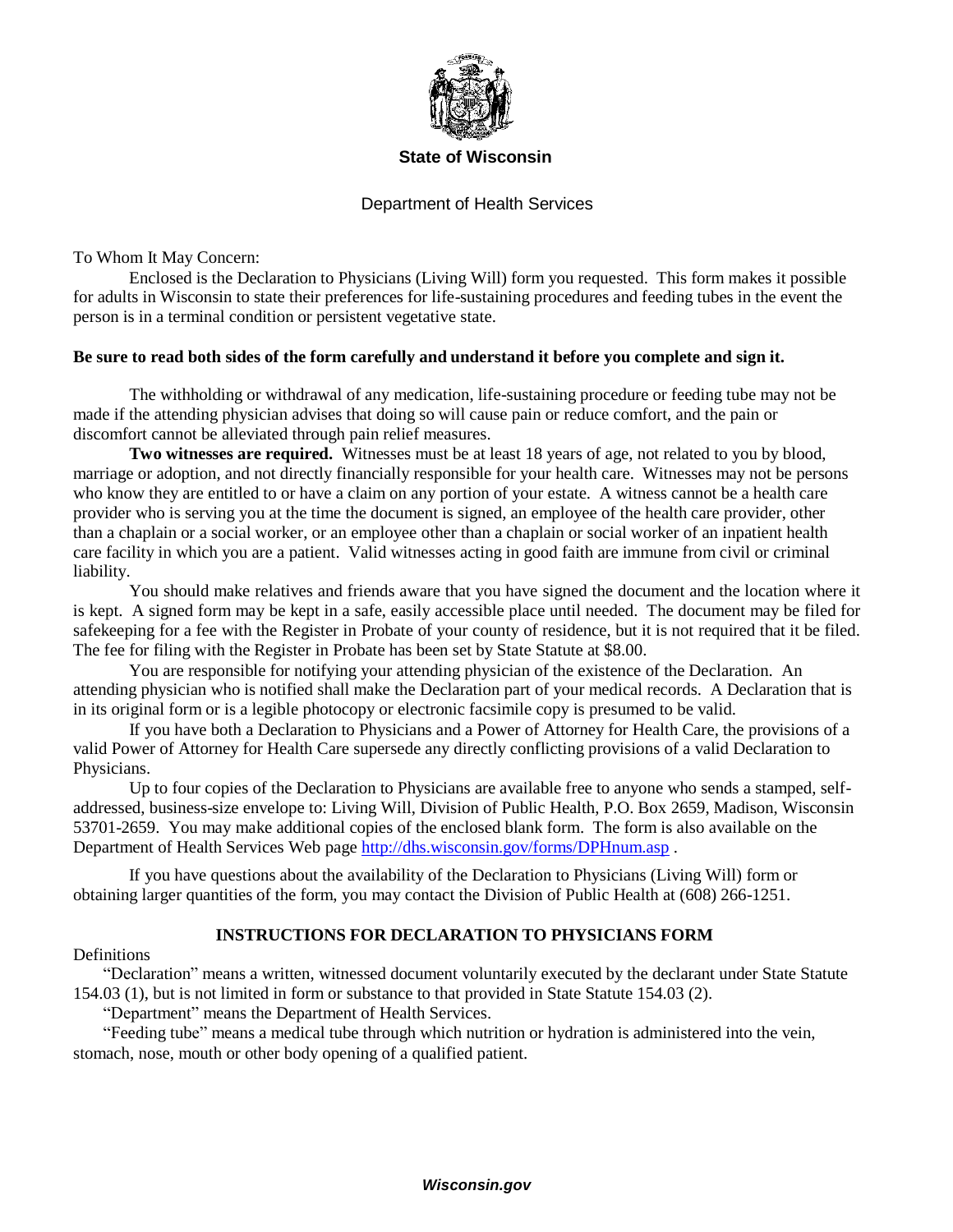"Terminal condition" means an incurable condition caused by injury or illness that reasonable medical judgment finds would cause death imminently, so that the application of life-sustaining procedures serves only to postpone the moment of death.

"Persistent vegetative state" means a condition that reasonable, medical judgment finds constitutes complete and irreversible loss of all the functions of the cerebral cortex and results in a complete, chronic and irreversible cessation of all cognitive functioning and consciousness and a complete lack of behavioral responses that indicate cognitive functioning, although autonomic functions continue.

"Qualified patient" means a declarant who has been diagnosed and certified in writing to be afflicted with a terminal condition or to be in a persistent vegetative state by two physicians, one of whom is the attending physician, who have personally examined the declarant.

"Attending physician" means a physician licensed under State Statute Chapter 448 who has primary responsibility for the treatment and care of the patient.

"Health care professional" means a person licensed, certified or registered under State Statutes Chapters 441, 448 or 455.

"Inpatient health care facility" has the meaning provided under State Statute 50.135 (1) and includes community-based residential facilities as defined in State Statute 50.01 (1g).

"Life-sustaining procedure" means any medical procedure or intervention that, in the judgment of the attending physician, would serve only to prolong the dying process but not avert death when applied to a qualified patient.

"Life-sustaining procedure" includes assistance in respiration, artificial maintenance of blood pressure and heart rate, blood transfusion, kidney dialysis and other similar procedures, but does not include (a) the alleviation of pain by administering medication or by performing an medical procedure; or (b) the provision of nutrition or hydration.

## Procedures for signing Declarations

A Declaration must be signed by the declarant in the presence of two witnesses. If the declarant is physically unable to sign a Declaration, the Declaration must be signed in the declarant's name by one of the witnesses or some other person at the declarant's express direction and in his or her presence; such a proxy signing shall either take place or be acknowledged by the declarant in the presence of two witnesses.

#### Effect of Declaration

The desires of a qualified patient who is competent supersede the effect of the Declaration at all times. If a qualified patient is incompetent at the time of the decision to withhold or withdraw life-sustaining procedures or feeding tubes, a Declaration executed under this chapter is presumed to be valid.

#### Revocation of Declaration

A Declaration may be revoked at any time by the declarant by any of the following methods:

- 1) By being canceled, defaced, obliterated, burned, torn or otherwise destroyed by the declarant or by some person who is directed by the declarant and who acts in the presence of the declarant.
- 2) By a written revocation, signed and dated by the declarant expressing the intent to revoke.
- 3) By a verbal expression by the declarant of his or her intent to revoke the Declaration, but only if the declarant or a person acting on behalf of the declarant notifies the attending physician of the revocation.
- 4) By executing a subsequent Declaration.

The attending physician shall record in the declarant's medical records the time, date and place of the revocation and time, date and place, if different, that he or she was notified of the revocation.

#### Liabilities

No physician, inpatient health care facility or health care professional acting under direction of a physician may be held criminally or civilly liable, or charged with unprofessional conduct of any of the following:

- 1) Participating in the withholding or withdrawal of life-sustaining procedures or feeding tubes under Chapter 154, subchapter II.
- 2) Failing to act upon a revocation unless the person or facility has actual knowledge of the revocation.
- 3) Failing to comply with a Declaration, except that failure by a physician to comply with a Declaration of a qualified patient constitutes unprofessional conduct if the physician refuses or fails to make a good faith attempt to transfer the patient to another physician who will comply with the Declaration.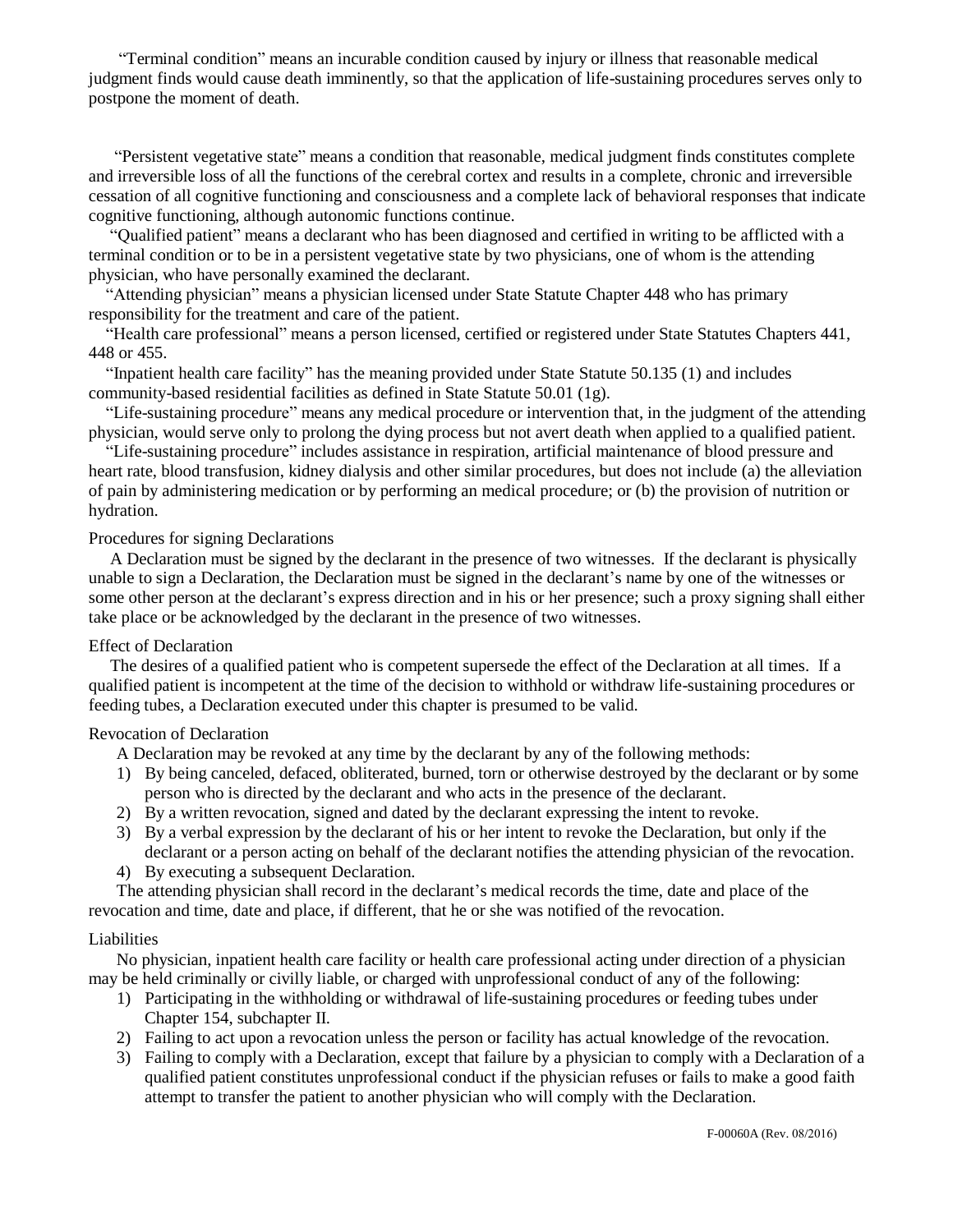# **PLEASE BE SURE YOU READ THE FORM CAREFULLY AND UNDERSTAND IT BEFORE YOU COMPLETE AND SIGN IT**

### **DECLARATION TO PHYSICIANS (WISCONSIN LIVING WILL)**

| Ι,                                                                                                                                                                                                                                                                                                                                                                                                                                                                      |
|-------------------------------------------------------------------------------------------------------------------------------------------------------------------------------------------------------------------------------------------------------------------------------------------------------------------------------------------------------------------------------------------------------------------------------------------------------------------------|
| being of sound mind, voluntarily state my desire that my dying not be prolonged under the circumstances specified<br>in this document. Under those circumstances, I direct that I be permitted to die naturally. If I am unable to give<br>directions regarding the use of life-sustaining procedures or feeding tubes, I intend that my family and physician<br>honor this document as the final expression of my legal right to refuse medical or surgical treatment. |
| 1. If I have a TERMINAL CONDITION, as determined by 2 physicians who have personally examined<br>me, I do not want my dying to be artificially prolonged and I do not want life-sustaining procedures to be used.<br>In addition, the following are my directions regarding the use of feeding tubes:                                                                                                                                                                   |
| YES, I want feeding tubes used if I have a terminal condition.                                                                                                                                                                                                                                                                                                                                                                                                          |
| NO, I do not want feeding tubes used if I have a terminal condition.                                                                                                                                                                                                                                                                                                                                                                                                    |
| If you have not checked either box, feeding tubes will be used.                                                                                                                                                                                                                                                                                                                                                                                                         |
| 2. If I am in a PERSISTENT VEGETATIVE STATE, as determined by 2 physicians who have<br>personally examined me, the following are my directions regarding the use of life-sustaining procedures:                                                                                                                                                                                                                                                                         |
| YES, I want life-sustaining procedures used if I am in a persistent vegetative state.                                                                                                                                                                                                                                                                                                                                                                                   |
| NO, I do not want life-sustaining procedures used if I am in a persistent vegetative state.                                                                                                                                                                                                                                                                                                                                                                             |
| If you have not checked either box, life-sustaining procedures will be used.                                                                                                                                                                                                                                                                                                                                                                                            |
| 3. If I am in a PERSISTENT VEGETATIVE STATE, as determined by 2 physicians who have<br>personally examined me, the following are my directions regarding the use of feeding tubes:                                                                                                                                                                                                                                                                                      |
| YES, I want feeding tubes used if I am in a persistent vegetative state.                                                                                                                                                                                                                                                                                                                                                                                                |
| NO, I do not want feeding tubes used if I am in a persistent vegetative state.                                                                                                                                                                                                                                                                                                                                                                                          |
| If you have not checked either box, feeding tubes will be used.                                                                                                                                                                                                                                                                                                                                                                                                         |
|                                                                                                                                                                                                                                                                                                                                                                                                                                                                         |

If you are interested in more information about the significant terms used in this document, see section 154.01 of the Wisconsin Statutes or the information accompanying this document.